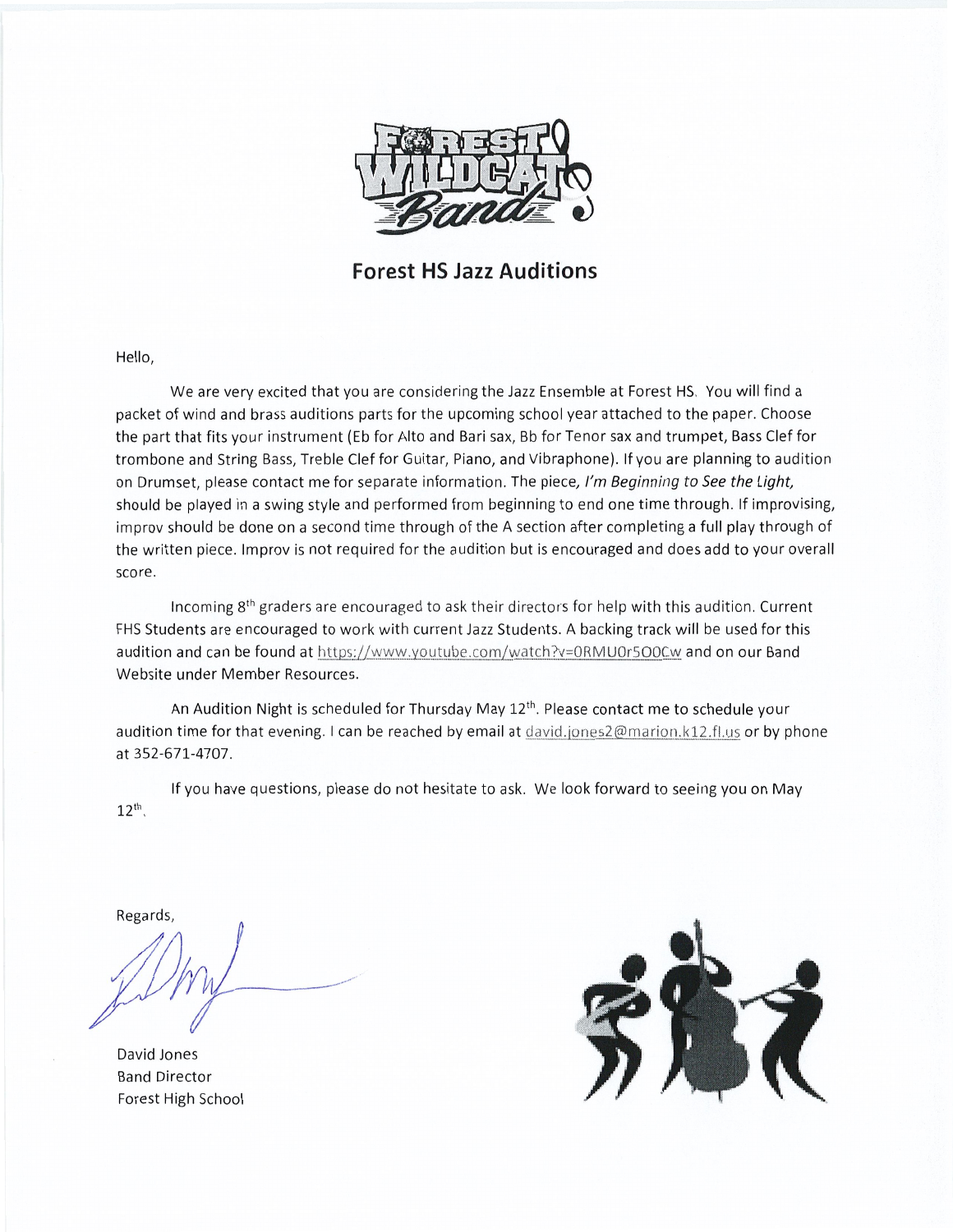

Copyright © 1944 (Renewed 1971) by Famous Husic Corporation in the U.S.A.<br>Rights for the world outside the U.S.A. Controlled by Chappell & Co.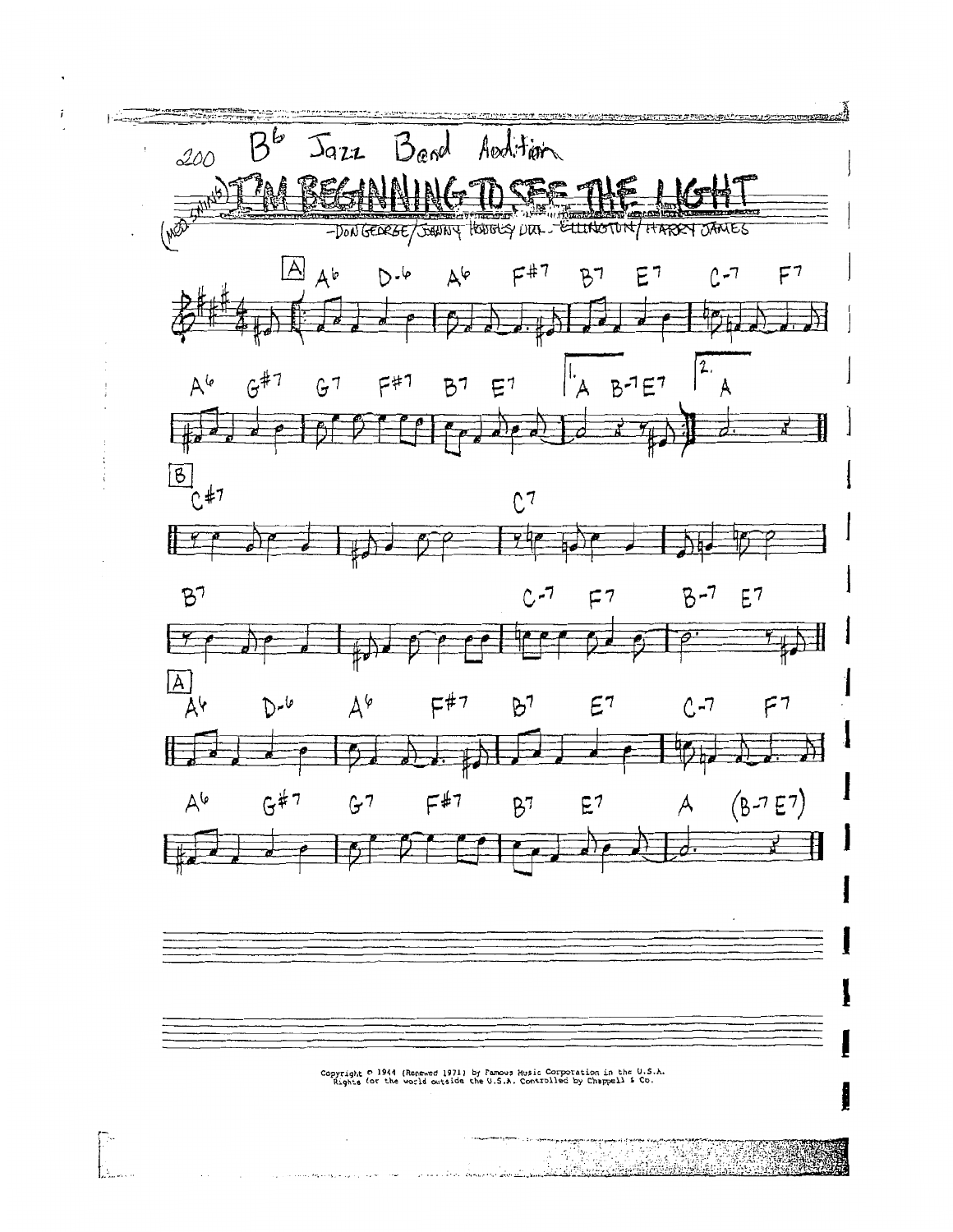

 $\mathfrak{p}$ 

Copyright © 1944 (Renewed 1971) by Famous Husic Corporation in the U.S.A.<br>Fights for the world outside the U.S.A. Controlled by Chappell & Co.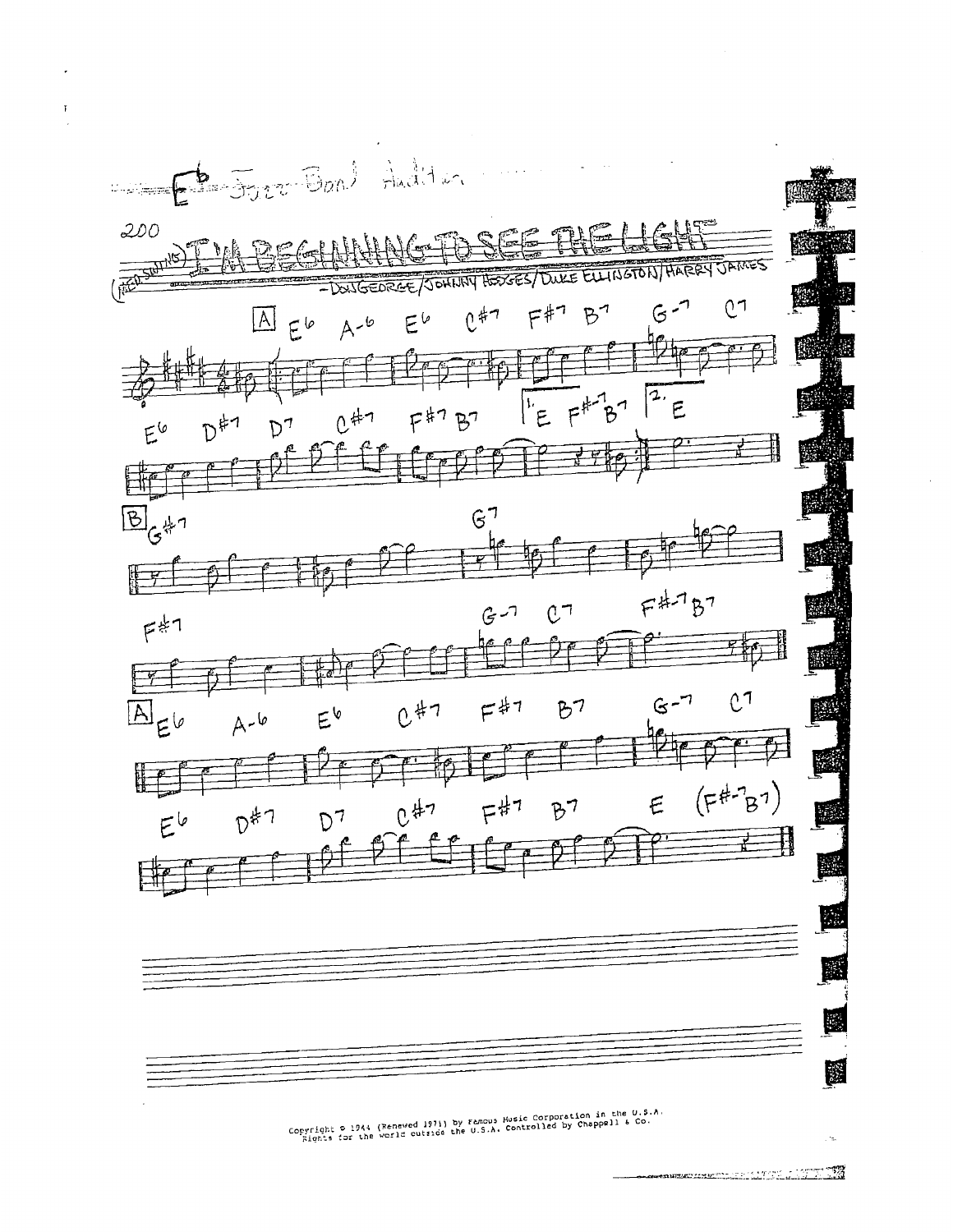

ă

Ë

Copyright © 1944 (Renewed 1971) by Famous Husic Corporation in the U.S.A<br>Rights for the world outside the U.S.A. Controlled by Chappell & Co.